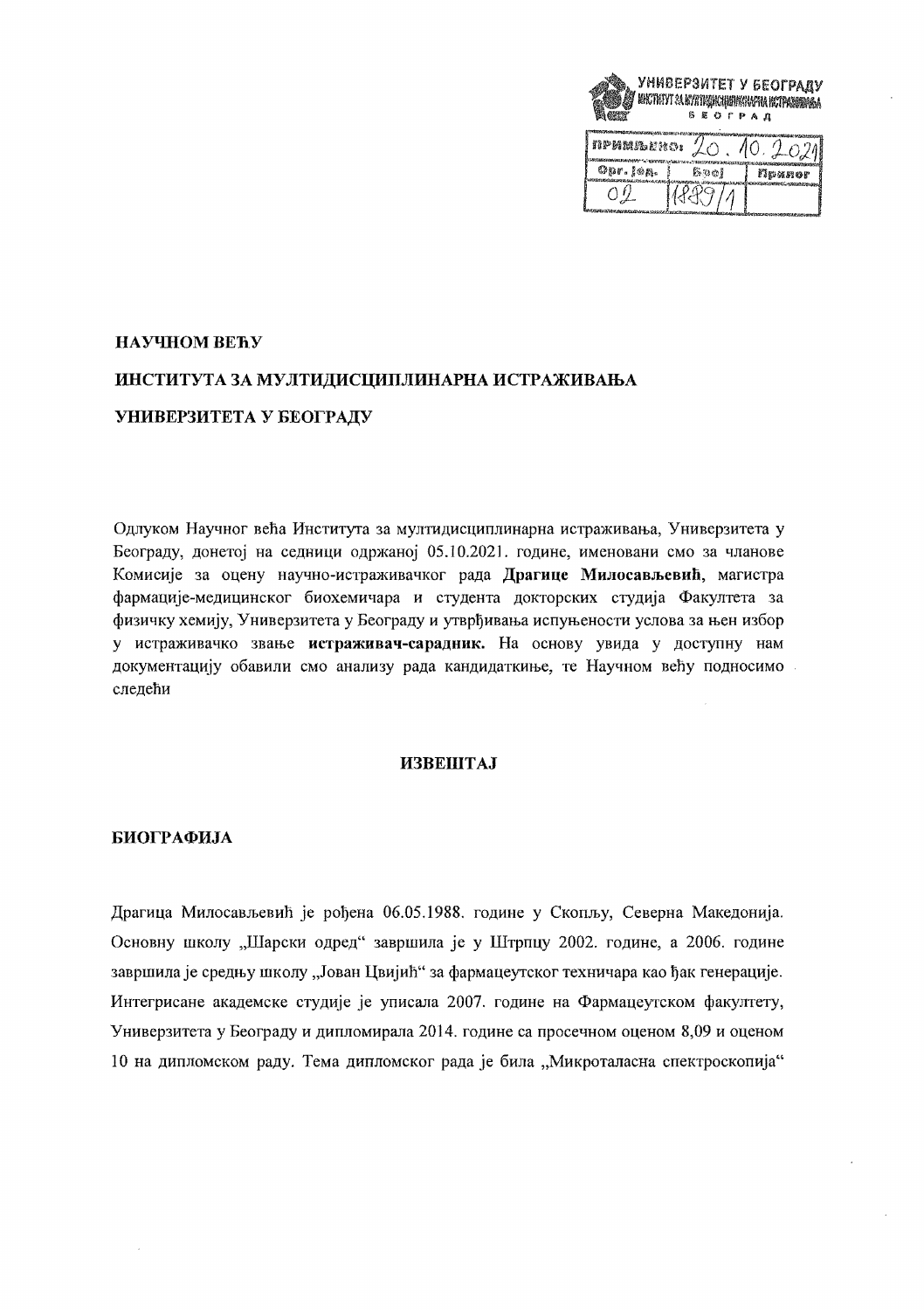под менторством др сц. Наташе Пејић, редовне професорке на Катедри за физичку хемију и инструменталне методе Фармацеутског факултета, Универзитета у Београду.

У септембру 2015. године била је учесник Школе хроматографије и масене спектрометрије у Истраживачкој станици Петница.

Докторске студије уписала је 2016. године на Факултету за физичку хемију, Универзитета у Београду и положила је све предмете предвиђене планом и програмом студија са просечном оценом 8.

Од 2016. године се усавршавала на Институту за мултидисциплинарна истраживања Универзитета у Београду на којем је и запослена од децембра 2018. године као истраживач-приправник на Одсеку за науке о живим системима. Као учесник на пројекту ОИ173040 Министарства просвете, науке и технолошког развоја Репиблике Србије, започела је истраживања везана за биохемијску и биофизичку карактеризацију биоактивних компоненти плодова јагода који представљају основ њене докторске дисертације. Тренутно у свом научном раду Драгица Милосављевић проучава биоактивне супстанце код 25 различитих једнородних и сталнорађајућих сорти јагода, од којих су већина новоинтродуковане copre фази тестирања, применом различитих  $\mathbf{v}$ хроматографских и спектроскопских метода у циљу идентификације најперспективнијих сорти према садржају биоактивних једињења и изабраних нутритивних компоненти.

Тема докторске дисертације "Примена хроматографских и спектроскопских метода за анализу антиоксидативних компоненти у плодовима 25 сорти јагода (Fragaria spp.)" пријављена је на Факултету за физичку хемију, Универзитета у Београду. Веће научних области природних наука на Универзитету у Београду, на седници одржаној 23.09.2021. године, донело је одлуку о сагласности о прихватању теме докторске дисертације Драгице Милосављевић. За менторе су именовани др Милош Мојовић, редовни професор Факултета за физичку хемију Универзитету у Београду и др Јелена Драгишић Максимовић, научни саветник Института за мултидисциплинарна истраживања Универзитета у Београду.

Од избора у звање истраживач-приправник публиковала је три рада у часописима са међународном рецензијом, од којих је један публикован у међународном часопису изузетних вредности (М21а) са импакт фактором 5.279.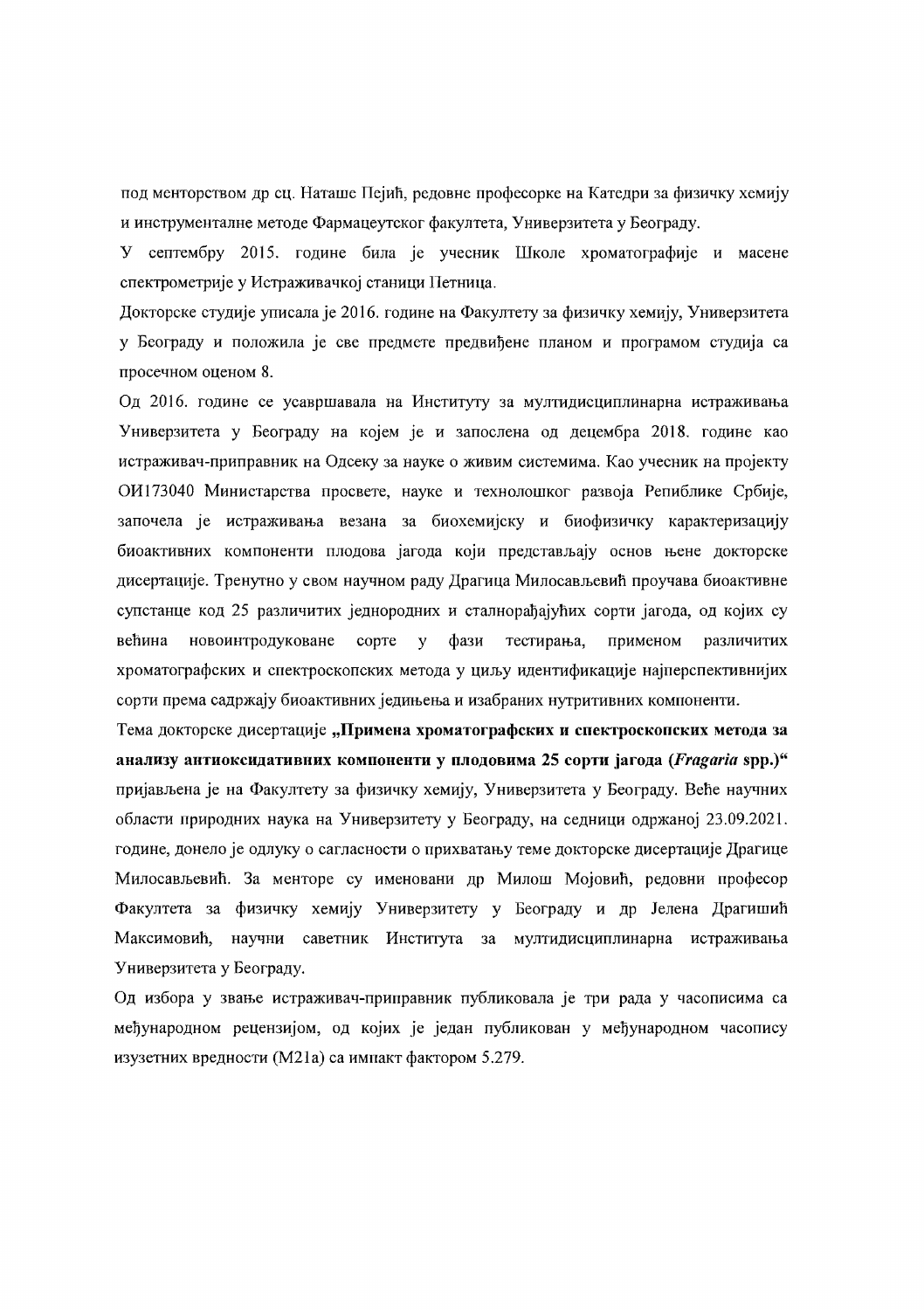## **БИБЛИОГРАФИЛА**

#### Категорија М21а, рад у међународном часопису изузетних вредности:

Milosavljević, D., Mutavdžić, D., Radotić, K., Milivojević, J., Maksimović, V., Dragišić Maksimovi6, 1. 2020. Phenolic profiling of 12 strawberry cultivars using different spectroscopic methods. Journal of Agricultural and Food Chemistry. 68 (15): 4346-4354

 $(htips://doi.org/10.1021/acs.iafc.9b07331)$ 

### Категорија М33, саопштење са међународног скупа штампано у целини:

Milosavljević, D., Maksimović, V., Milivojević, J., Dragišić Maksimović, J. 2021. A comparison of major taste- and health-related compounds among newly released Italian strawberry cultivars. Acta Horticulturae. 1309, 841-848.

DOI: 10.17660/ActaHortic.2021.1309.120

Milivojević, J., Radivojević, D., Boškov, Dj., Milosavljević, D., Maksimović, V., Dragišić Maksimović, J. 2021. Productivity and fruit quality of 'Clery' strawberry affected by planting density in a soilless growing system. Acta Horticulturae. 1309, 277-282.

DOI: 10.17660/ActaHortic.2021.1309.40

#### Категорија М34, саопштење са међународног скупа штампано у изводу:

Ristić, D., Maksimović, V., Milivojević, J., Dragišić Maksimović, J. Phenolic profile of June bearing and everbearing strawberries. 3rd International Conference on Plant Biology, 22nd Symposium of the Serbian Plant Physiology Society, June 9-12, 2018, Belgrade, Serbia. p 113.

Milosavljević, D., Maksimović, V., Milivojević, J., Dragišić Maksimović, J. A Comparison of Major Taste - and Health-Related Compounds Among Italian Strawberry Cultivars. 9th ISHS International Strawberry Symposium (ISHS-ISS2021) VIRTUAL EDITION, May 1-5, 2021, Rimini, Italy. Poster presentation 14.

Milivojević, J, Radivojević, D., Boškov, Dj., Milosavljević, D., Maksimović, V., Dragišić Maksimović, J. Productivity and Fruit Quality of Strawberry cv. 'Clery' Affected by Planting Density in a Soilless Growing System. 9th ISHS International Strawberry Symposium (lSHS-ISS2021) VIRTUAL EDITION, May 1-5, 2021, Rimini, Italy. Poster presentation 13.

Milosavljević D., Milivojević J., Maksimović V., Dragišić Maksimović J. Phytochemical profiling of 18 strawberry cultivars. UNIFooD 2021 Conference, September 24-25, 2021, Belgrade, Serbia. Poster presentation 3.